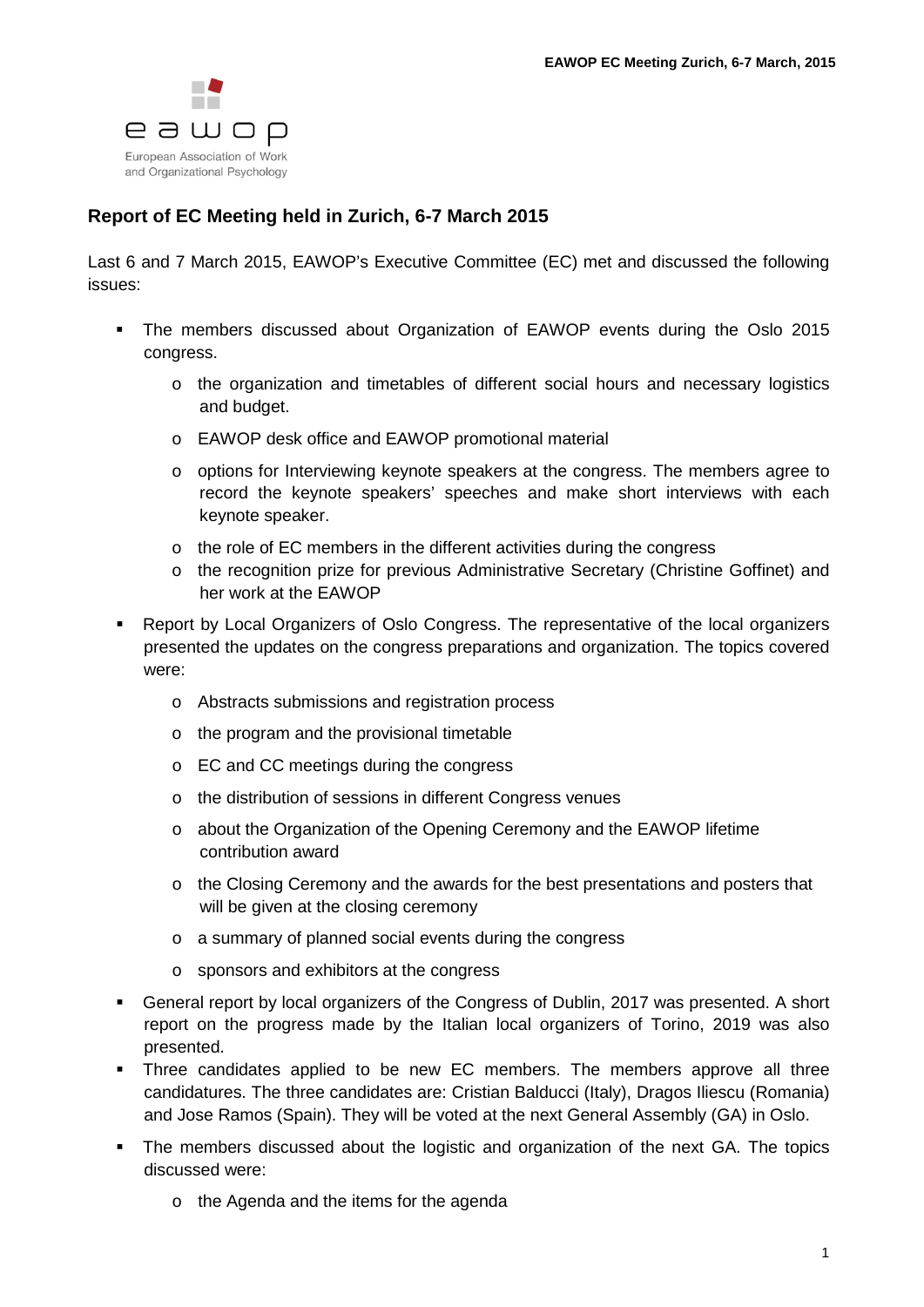

- $\circ$  deadline to propose new Constituent members is April 6<sup>th</sup>, 2015
- o the reports about the balance sheet and a state of income. The members agreed the audit should be done by the local Spanish accountant and the deadline to submit the report is April 21<sup>st</sup>, 2015.
- o the report about the course of the events. The deadline to submit the report is April 21st, 2015.
- o the options for voting of new EC members.
- The members discussed about the next Constituent council meeting arrangements and agenda. One current Constituent - Associacâo Portuguesa de Psicologia (APP) has cancelled its membership. The constituents in waiting will be presented at the next GA. The CC meeting in Oslo is scheduled for May 21<sup>st</sup>, 2015 at 14h.
- An update on the changes on the website and on the search process for common website for the EAWOP congresses were presented. One change that was made is differentiation between job posts and news posts on the website. The final decision for the common website for the EAWOP congresses will be made at the Oslo congress.
- Updates and pending issues on the two journals (EJWOP and OPR) were discussed. The topics were:
	- o meeting with the Editors of OPR and EJWOP during the congress
	- o presentation of the report in the General Assembly
	- o the changes in charges for the EJWOP (T&F). This will be discussed with T&F representative at Oslo congress.
	- o Kevin Daniels agreed to becoming the new chief editor of EJWOP. The transition process has been started with Ramón Rico, T&F and Kevin Daniels
- The members discussed about the conditions for the commercialization of videos with SAGE. This possibility will be further explored by the EC members.
- The members discussed about the Standing Committee (SC) tasks done and about the outputs of SC and the work they are doing.
- An update on the novelties in The Alliance for Organizational Psychology were discussed. The Alliance delegate from EAWOP will be decided in the near future.
- The progress of the Specialised European Certificate in WOP-P was presented. All the documents have been reviewed and the activity of the S-EAC will start in May.
- The members discussed about the participation of the EAWOP in the 14th European Congress of Psychology organized by INPA, Italian Network of Psychologists' Associations (Milan 7 - 10 July 2015). The EAWOP will have a boot during the congress where the material about EAWOP and its activities will be distributed.
- The final proposal of the next Summer school in Ashton University in Birmingham was presented, as well as the participation fees, the program, and the senior lecturers who will participate. The next Summer school will be announced and promoted at the Oslo congress and during the Summer school social hour.